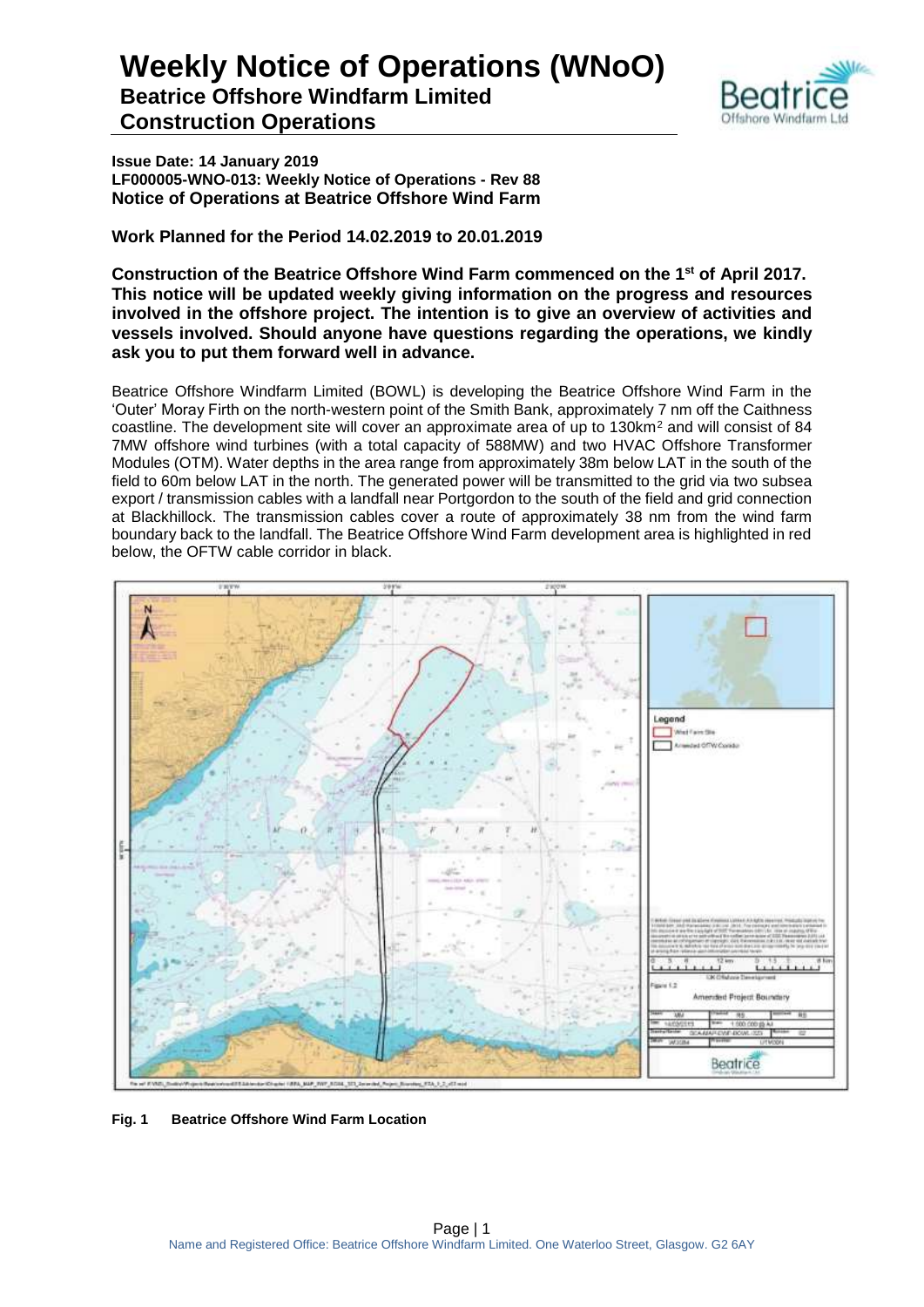

#### **Issue Date: 14 January 2019 LF000005-WNO-013: Weekly Notice of Operations - Rev 88 1. Contact Details for Marine Coordination**

The following contact can provide more information if required. Please note that specific queries can also be addressed to the relevant vessel or shore based representative.

| <b>Telephone Number</b>             | +44 (0) 3302 020329                          |
|-------------------------------------|----------------------------------------------|
| <b>Emergency Contact (24/7)</b>     | +44 (0) 7342 028207                          |
| <b>Email for Marine Coordinator</b> | mc.bowl@sse.com                              |
| <b>Address</b>                      | Unit 1 Harbour Office Wick Caithness KW1 5HA |

### **2. Ongoing Operations**

### **2.1 Offshore Transmission Modules (OTMs) Commissioning Works**

Siemens Transmission and Distribution Ltd (STDL) are carrying out limited commissioning works on OTM1 and OTM2 throughout the winter 2018/19. BOWL electrical commission teams are continuing energisation and switching operations on both OTMs.

The following assets are now under the control of the SSE operational safety rules: EC1, EC2 & EC3. OTM1 &OTM2 and all Strings on site.



**Fig. 2 OTM 1**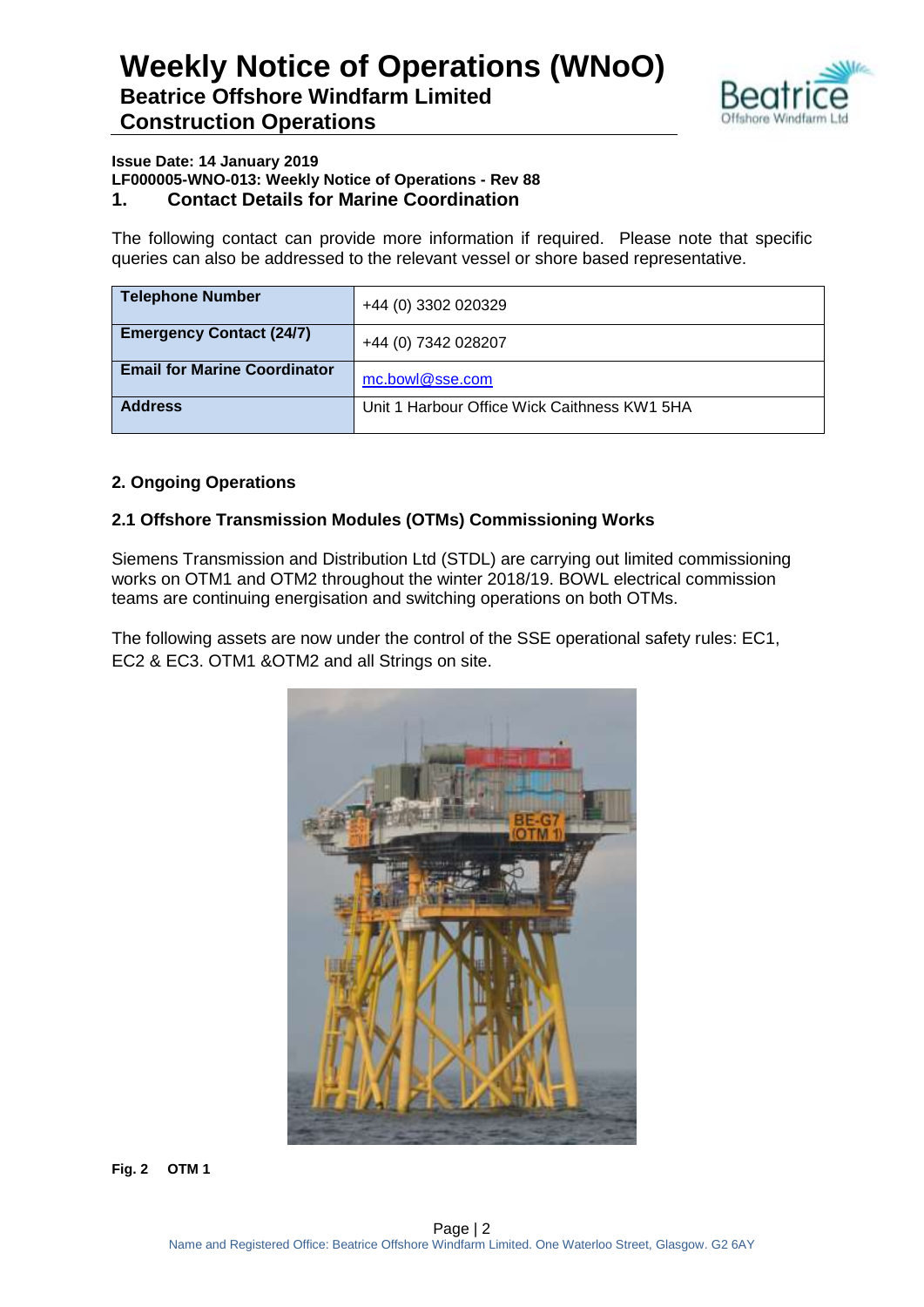

**Issue Date: 14 January 2019 LF000005-WNO-013: Weekly Notice of Operations - Rev 88**



**Fig. 3 OTM 2**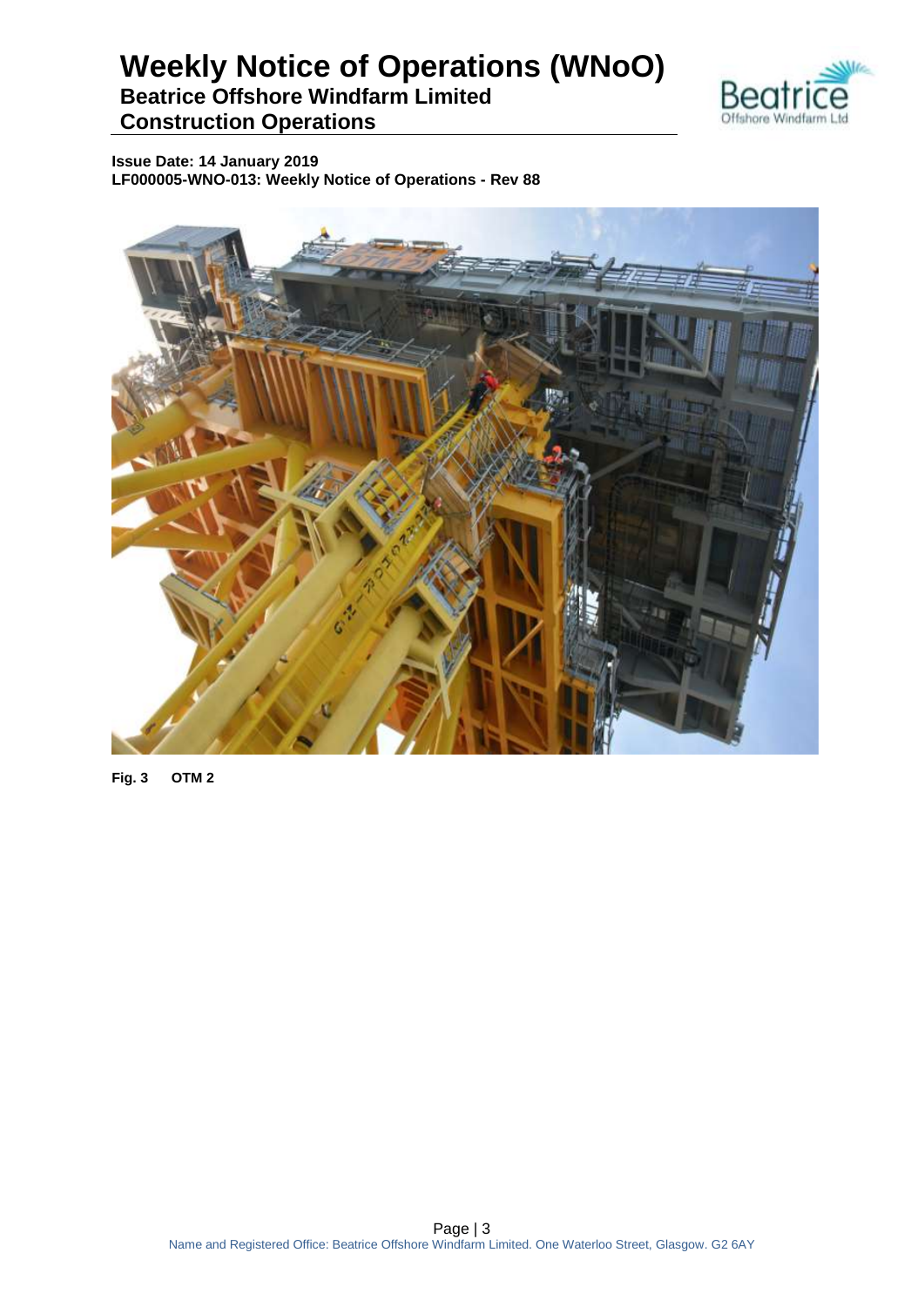

**Issue Date: 14 January 2019 LF000005-WNO-013: Weekly Notice of Operations - Rev 88**

#### **2.2 Offshore Installation of Wind Turbines**

Siemens Gamesa Renewable Energy (SGRE) will supply and install 84 x 7.0 MW wind turbines in the Beatrice Offshore Windfarm (BOWL). Wind turbine installation and commissioning works commenced offshore during July 2018, with completion of the installation expected in the Spring of 2019.



**Fig. 4 Locations of WTG in the BOWL Construction Site**

#### **Table 1 WTG Installation and Commissioning Progress**

**Turbine installation completed at: 49 Locations**

| Turbine commissioning complete at: 42 Locations |  |  |
|-------------------------------------------------|--|--|
|-------------------------------------------------|--|--|

| <b>Location ID</b> | <b>Latitude WGS84</b> | <b>Longitude WGS84</b><br><b>WTG Installed</b> |            | <b>WTG</b><br><b>Commissioned</b> |
|--------------------|-----------------------|------------------------------------------------|------------|-----------------------------------|
| BE-A5              | 58° 12.471' N         | 002° 59.996' W                                 | 30.10.2018 | 12.11.2018                        |
| BE-B <sub>5</sub>  | 58° 12.687' N         | 002° 58.873' W                                 | 01.11.2018 | 16.11.2018                        |
| BE-B6              | 58° 13.308' N         | 002° 58.664' W                                 | 26.11.2018 | 07.12.2018                        |
| BE-B7              | 58° 13.929' N         | 002° 58.456' W                                 | 25.11.2018 | 06.12.2018                        |
| BE-C4              | 58° 12.307' N         | 002° 57.948' W                                 | 26.09.2018 | 09.10.2018                        |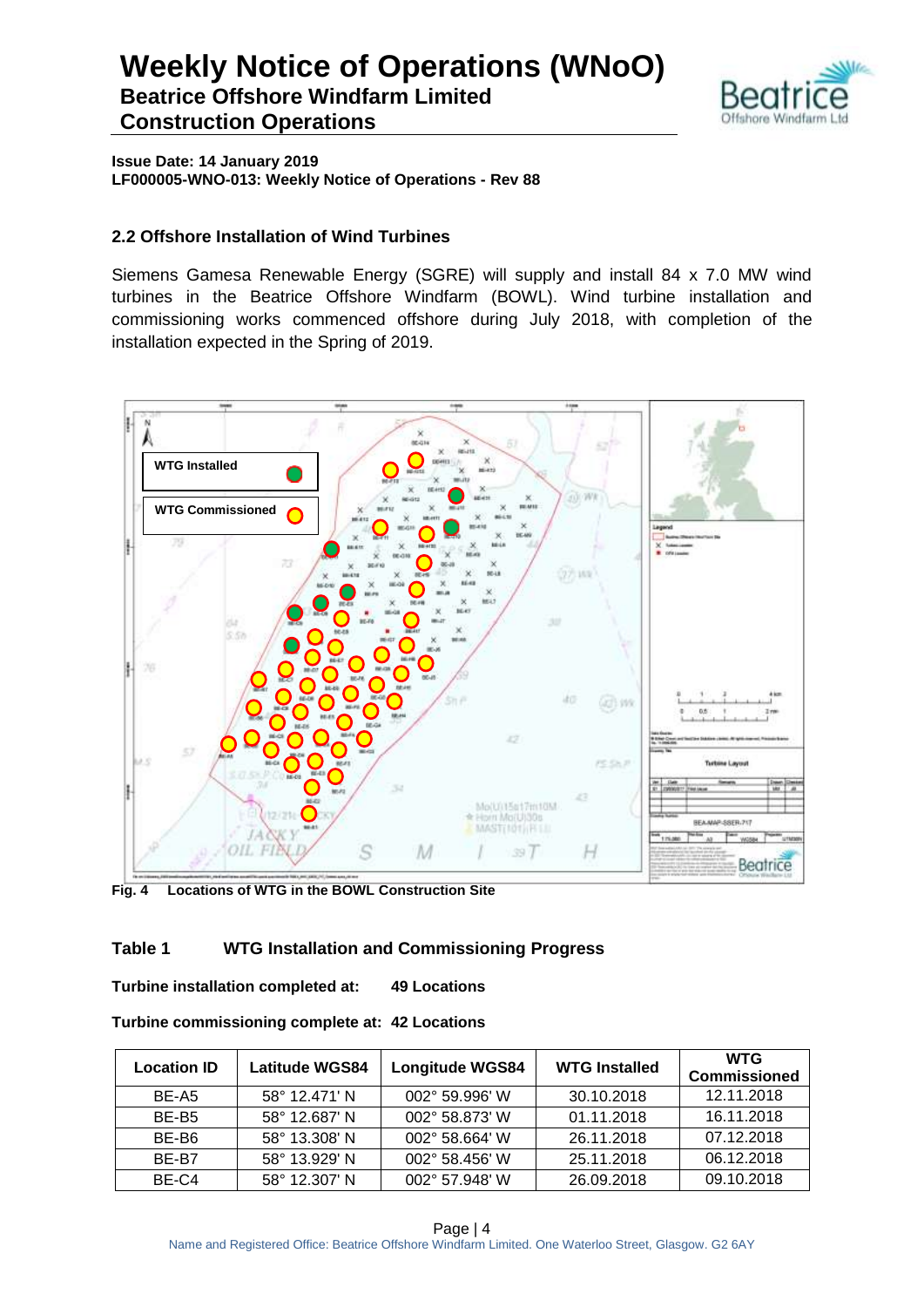

**Issue Date: 14 January 2019**

**LF000005-WNO-013: Weekly Notice of Operations - Rev 88**

| <b>Location ID</b> | <b>Latitude WGS84</b> | <b>Longitude WGS84</b>           | <b>WTG Installed</b>         | <b>WTG</b><br><b>Commissioned</b> |
|--------------------|-----------------------|----------------------------------|------------------------------|-----------------------------------|
| BE-C5              | 58° 12.902' N         |                                  | 002° 57.749' W<br>03.10.2018 |                                   |
| BE-C6              | 58° 13.524' N         | 002° 57.541' W                   | 19.10.2018                   |                                   |
| BE-C7              | 58° 14.144' N         | 002° 57.332' W                   | 10.12.2018                   | 05.11.2018<br>30.12.2018          |
| BE-C8              | 58° 14.766' N         | 002° 57.124' W                   | 21.12.2018                   |                                   |
| BE-C9              | 58° 15.386' N         | 002° 56.915' W                   | 30.12.2019                   |                                   |
| BE-D3              | 58° 11.995' N         | 002° 57.002' W                   | 20.08.2018                   | 03.09.2018                        |
|                    |                       |                                  |                              | 11.10.2018                        |
| BE-D4              | 58° 12.497' N         | 002° 56.834' W                   | 28.09.2018                   |                                   |
| BE-D5              | 58° 13.117' N         | 002° 56.626' W                   | 06.10.2018                   | 22.10.2018                        |
| BE-D6              | 58° 13.739' N         | 002° 56.417' W                   | 18.10.2018                   | 16.11.2018                        |
| BE-D7              | 58° 14.359' N         | 002° 56.209' W                   | 15.10.2018                   | 28.10.2018                        |
| BE-D8              | 58° 14.981' N         | 002° 55.999' W                   | 23.12.2018                   | 03.01.2019                        |
| BE-D9              | 58° 15.602' N         | 002° 55.790' W                   | 02.01.2019                   |                                   |
| <b>BE-D10</b>      | 58° 16.223' N         | 002° 55.582' W                   |                              |                                   |
| <b>BE-D11</b>      | 58° 16.844' N         | 002° 55.373' W                   | 05.01.2019                   |                                   |
| BE-E1              | 58° 10.900' N         | 002° 56.256' W                   | 08.10.2018                   | 22.10.2018                        |
| BE-E2              | 58° 11.470' N         | 002° 56.128' W                   | 02.09.2018                   | 15.09.2018                        |
| BE-E3              | 58° 12.090' N         | 002° 55.920' W                   | 17.11.2018                   | 29.11.2018                        |
| BE-E4              | 58° 12.712' N         | 002° 55.710' W                   | 05.11.2018                   | 21.11.2018                        |
| BE-E5              | 58° 13.333' N         | 002° 55.502' W                   | 08.09.2018                   | 19.09.2018                        |
| BE-E6              | 58° 13.954' N         | 002° 55.293' W                   | 09.09.2018                   | 06.10.2018                        |
| BE-E7              | 58° 14.575' N         | 002° 55.084' W                   | 06.09.2018                   | 17.09.2018                        |
| BE-E8              | 58° 15.196' N         | 002° 54.875' W                   | 14.10.2018                   | 29.10.2018                        |
| BE-E9              | 58° 15.817' N         | 002° 54.665' W                   | 04.01.2019                   |                                   |
| <b>BE-E10</b>      | 58° 16.438' N         | 002° 54.456' W                   |                              |                                   |
| <b>BE-E11</b>      | 58° 17.059' N         | 002° 54.247' W                   |                              |                                   |
| <b>BE-E12</b>      | 58° 17.680' N         | 002° 54.037' W                   |                              |                                   |
| BE-F2              | 58° 11.685' N         | 002° 55.005' W                   | 23.07.2018                   | 06.08.2018                        |
| BE-F3              | 58° 12.306' N         | 002° 54.796' W                   | 01.09.2018                   | 12.09.2018                        |
| BE-F4              | 58° 12.927' N         | 002° 54.588' W                   | 15.09.2018                   | 28.09.2018                        |
| BE-F5              | 58° 13.548' N         | 002° 54.378' W                   | 22.08.2018                   | 13.09.2018                        |
| BE-F6              | 58° 14.168' N         | 002° 54.169' W                   | 23.08.2018                   | 09.08.2018                        |
| BE-F9              | 58° 16.031' N         | 002° 53.540' W                   |                              |                                   |
| BE-F10             | 58° 16.653' N         | 002° 53.330' W                   |                              |                                   |
| <b>BE-F11</b>      | 58° 17.274' N         | 002° 53.120' W                   | 01.12.2018                   | 21.12.2018                        |
| <b>BE-F12</b>      | 58° 17.894' N         | 002° 52.911' W                   |                              |                                   |
| <b>BE-F13</b>      | 58° 18.516' N         | 002° 52.701' W                   | 11.11.2018                   | 13.12.2018                        |
| BE-G3              | 58° 12.544' N         | 002° 53.726' W                   | 14.08.2018                   | 25.08.2018                        |
| BE-G4              | 58° 13.142' N         | 002° 53.464' W                   | 12.08.2018                   | 24.08.2018                        |
| BE-G5              | 58° 13.762' N         |                                  |                              | 22.08.2018                        |
| BE-G6              | 58° 14.384' N         | 002° 53.254' W<br>002° 53.044' W | 02.08.2018<br>24.07.2018     | 23.08.2018                        |
|                    |                       |                                  |                              |                                   |
| BE-G8              | 58° 15.625' N         | 002° 52.625' W                   |                              |                                   |
| BE-G9              | 58° 16.247' N         | 002° 52.415' W                   |                              |                                   |
| <b>BE-G10</b>      | 58° 16.867' N         | 002° 52.204' W                   |                              |                                   |
| <b>BE-G11</b>      | 58° 17.488' N         | 002° 51.994' W                   |                              |                                   |
| <b>BE-G12</b>      | 58° 18.109' N         | 002° 51.784' W                   |                              |                                   |
| <b>BE-G13</b>      | 58° 18.730' N         | 002° 51.574' W                   | 04.12.2018                   | 15.12.2018                        |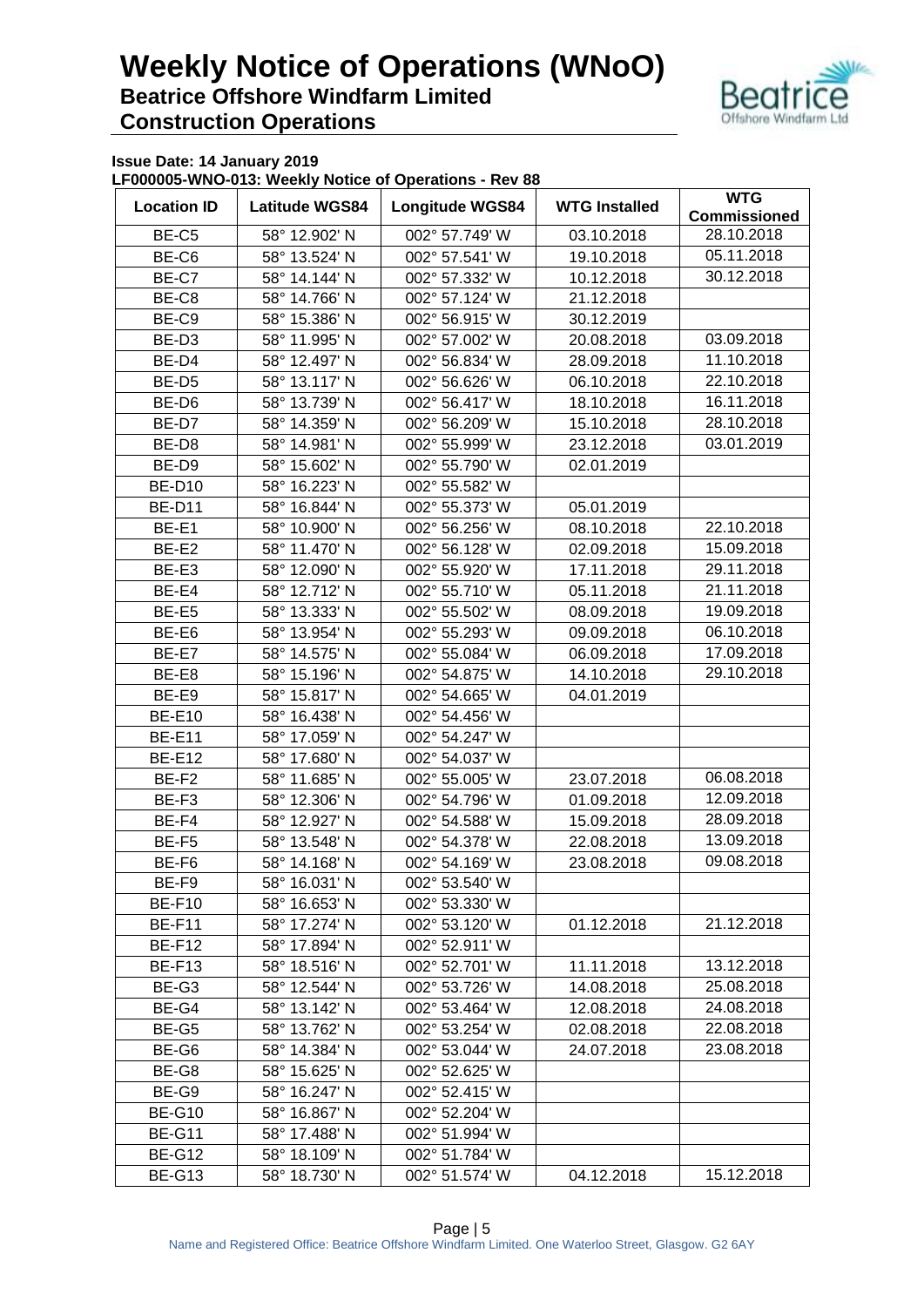

**Issue Date: 14 January 2019**

**LF000005-WNO-013: Weekly Notice of Operations - Rev 88**

| <b>Location ID</b> | <b>Latitude WGS84</b>          | <b>Longitude WGS84</b> | <b>WTG Installed</b> | <b>WTG</b>          |
|--------------------|--------------------------------|------------------------|----------------------|---------------------|
|                    |                                | 002° 51.362' W         |                      | <b>Commissioned</b> |
|                    | <b>BE-G14</b><br>58° 19.351' N |                        |                      | 20.08.2018          |
| BE-H4              | 58° 13.356' N                  | 002° 52.339' W         | 31.07.2018           |                     |
| BE-H <sub>5</sub>  | 58° 13.977' N                  | 002° 52.130' W         | 20.07.2018           | 03.08.2018          |
| BE-H <sub>6</sub>  | 58° 14.598' N                  | 002° 51.920' W         | 19.07.2018           | 01.08.2018          |
| BE-H7              | 58° 15.219' N                  | 002° 51.709' W         | 24.12.2018           | 06.01.2019          |
| BE-H <sub>8</sub>  | 58° 15.840' N                  | 002° 51.499' W         | 16.08.2018           | 24.11.2018          |
| BE-H9              | 58° 16.461' N                  | 002° 51.289' W         | 17.09.2018           | 24.11.2018          |
| <b>BE-H10</b>      | 58° 17.082' N                  | 002° 51.079' W         | 02.12.2018           | 15.12.2018          |
| <b>BE-H11</b>      | 58° 17.703' N                  | 002° 50.867' W         |                      |                     |
| <b>BE-H12</b>      | 58° 18.324' N                  | 002° 50.657' W         |                      |                     |
| <b>BE-H13</b>      | 58° 18.944' N                  | 002° 50.446' W         |                      |                     |
| BE-J5              | 58° 14.192' N                  | 002° 51.005' W         | 14.07.2018           | 10.08.2018          |
| BE-J6              | 58° 14.812' N                  | 002° 50.795' W         |                      |                     |
| BE-J7              | 58° 15.433' N                  | 002° 50.585' W         |                      |                     |
| BE-J8              | 58° 16.055' N                  | 002° 50.373' W         |                      |                     |
| BE-J9              | 58° 16.675' N                  | 002° 50.163' W         | 06.01.2019           |                     |
| <b>BE-J10</b>      | 58° 17.296' N                  | 002° 49.952' W         |                      |                     |
| <b>BE-J11</b>      | 58° 17.917' N                  | 002° 49.741' W         | 26.12.2018           |                     |
| <b>BE-J12</b>      | 58° 18.538' N                  | 002° 49.530' W         |                      |                     |
| <b>BE-J13</b>      | 58° 19.159' N                  | 002° 49.319' W         |                      |                     |
| BE-K6              | 58° 15.027' N                  | 002° 49.669' W         |                      |                     |
| BE-K7              | 58° 15.648' N                  | 002° 49.459' W         |                      |                     |
| BE-K8              | 58° 16.269' N                  | 002° 49.247' W         |                      |                     |
| BE-K9              | 58° 16.890' N                  | 002° 49.036' W         |                      |                     |
| <b>BE-K10</b>      | 58° 17.510' N                  | 002° 48.825' W         |                      |                     |
| <b>BE-K11</b>      | 58° 18.131' N                  | 002° 48.614' W         |                      |                     |
| <b>BE-K12</b>      | 58° 18.752' N                  | 002° 48.403' W         |                      |                     |
| BE-L7              | 58° 15.862' N                  | 002° 48.333' W         |                      |                     |
| BE-L8              | 58° 16.482' N                  | 002° 48.122' W         |                      |                     |
| BE-L9              | 58° 17.104' N                  | 002° 47.910' W         |                      |                     |
| <b>BE-L10</b>      | 58° 17.724' N                  | 002° 47.698' W         |                      |                     |
| BE-M9              | 58° 17.317' N                  | 002° 46.784' W         |                      |                     |
| <b>BE-M10</b>      | 58° 17.938' N                  | 002° 46.571' W         |                      |                     |

#### **2.2.1 Activity Description**

On behalf of BOWL, Siemens Gamesa Renewable Energy (SGRE) will supply 84 x SWT -7.0- 154, 7MW Wind Turbine Generators to the laydown and assembly yard at Nigg Energy Park, in the Moray Firth.

Following pre-assembly, five sets of WTGs will be loaded onto the Offshore Installation / Jack up vessel Pacific Orca. The vessel will transport the WTGs to the BOWL construction site, installing each of the structures in a pre-programmed installation sequence.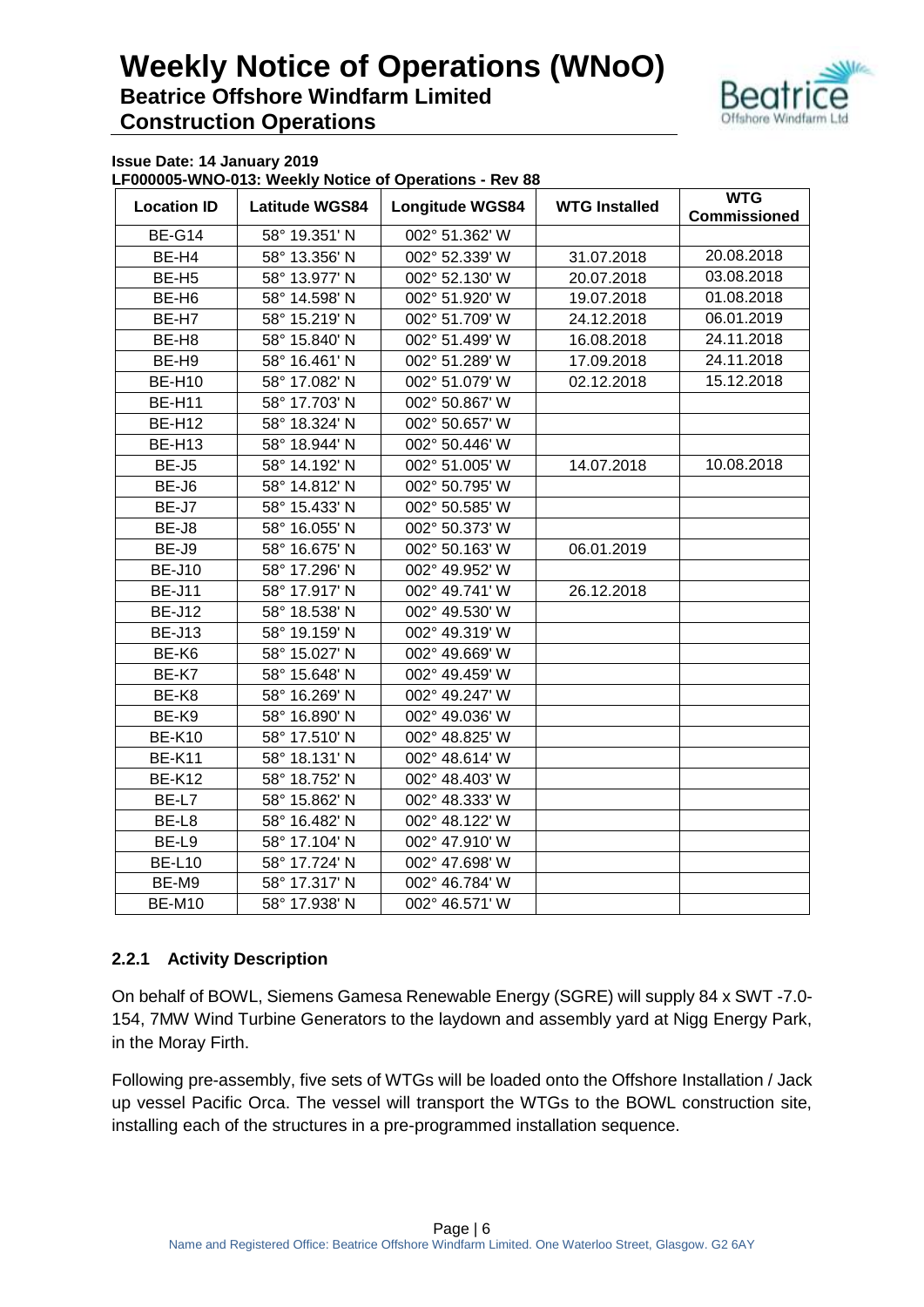

**Issue Date: 14 January 2019 LF000005-WNO-013: Weekly Notice of Operations - Rev 88**

The commissioning works will be carried out using a combination of the Walk to Work (W2W) vessel Island Crown and crew transfer vessels (CTVs), Fob Swath 3 and Seacat Resolute.

SGRE will also install and commission the Supervisory Control and Data Acquisition (SCADA) system for the operation of the WTGs.



**Fig. 5 Siemens SWT-7.0-154 WTG installed at Beatrice OWF**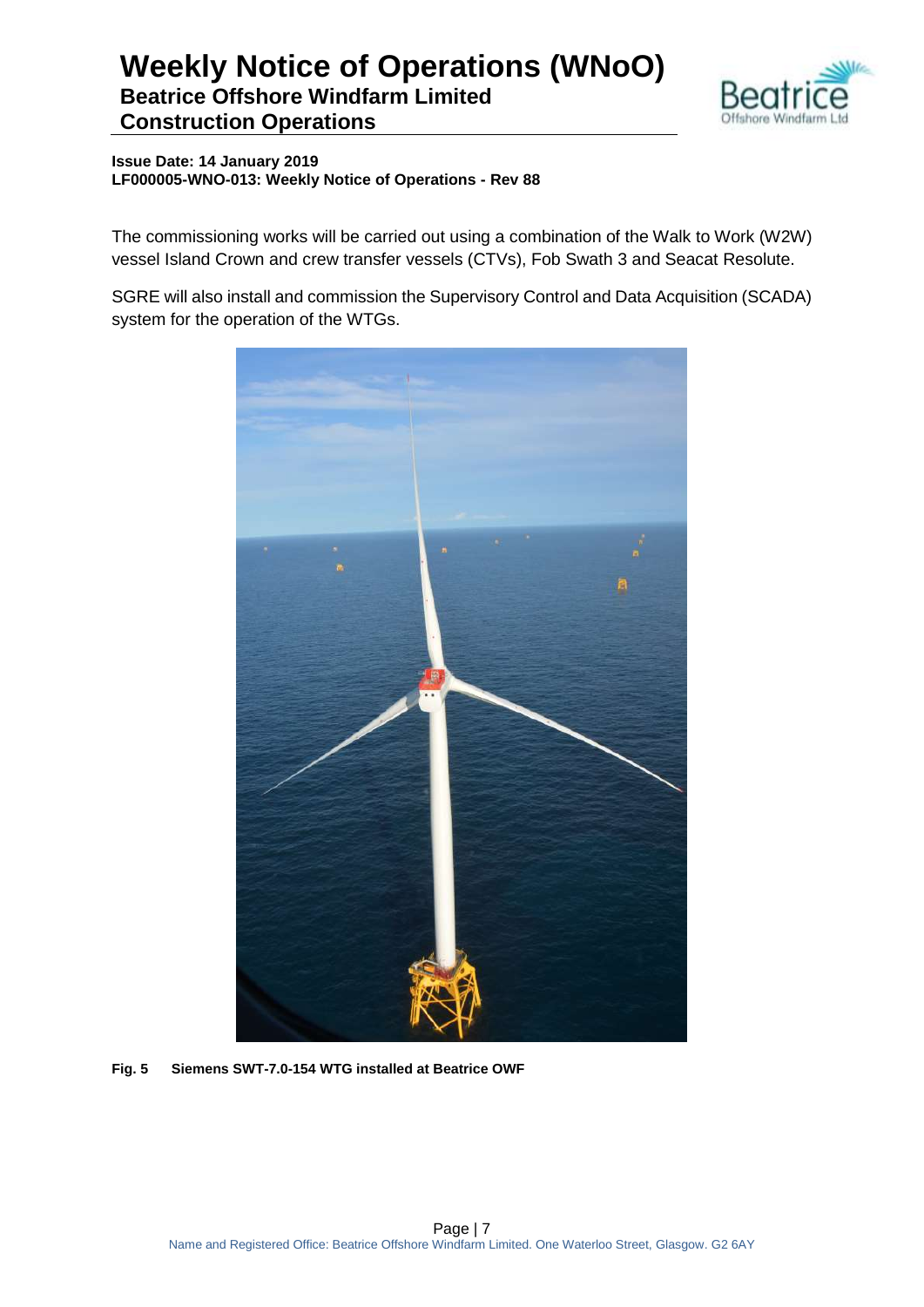

**Issue Date: 14 January 2019 LF000005-WNO-013: Weekly Notice of Operations - Rev 88**

### **2.2.2 Vessels Involved in Activity**

The Offshore Supply Vessel / Jack-up Pacific Orca will carry out the installation of the 84 WTG. The commissioning works for the WTG will then be carried out using the W2W vessel Island Crown and CTVs Seacat Resolute and Fob Swath 3.

| <b>Pacific Orca</b>                                                                                                                                                                                                             |                                                                                                                                                                                               |  |  |  |  |
|---------------------------------------------------------------------------------------------------------------------------------------------------------------------------------------------------------------------------------|-----------------------------------------------------------------------------------------------------------------------------------------------------------------------------------------------|--|--|--|--|
| <b>General Description and Dims</b>                                                                                                                                                                                             | Offshore Installation / Jack up Vessel 161m x 49m                                                                                                                                             |  |  |  |  |
| <b>Call Sign:</b>                                                                                                                                                                                                               | 5BRE3                                                                                                                                                                                         |  |  |  |  |
| <b>MMSI:</b>                                                                                                                                                                                                                    | 210548000                                                                                                                                                                                     |  |  |  |  |
| <b>Onshore Representative:</b>                                                                                                                                                                                                  | Gert Christensen, Marine Operation Manager<br>Siemens Gamesa Renewable Energy A/S<br>Fiskergade 1-9, 7100 Vejle, Denmark<br>Mobile: +45 24295577<br>mailto:gert.christensen@siemensgamesa.com |  |  |  |  |
|                                                                                                                                                                                                                                 |                                                                                                                                                                                               |  |  |  |  |
|                                                                                                                                                                                                                                 | <b>Island Crown</b>                                                                                                                                                                           |  |  |  |  |
| Accommodation and 'Walk to Work' vessel<br><b>General Description and Dimensions:</b><br>L:96.8m / B:20m                                                                                                                        |                                                                                                                                                                                               |  |  |  |  |
| <b>Call Sign:</b><br>LACO <sub>8</sub>                                                                                                                                                                                          |                                                                                                                                                                                               |  |  |  |  |
| <b>MMSI:</b>                                                                                                                                                                                                                    | 257245000                                                                                                                                                                                     |  |  |  |  |
| Gert Christensen, Marine Operation Manager<br>Siemens Gamesa Renewable Energy A/S<br><b>Onshore Representative:</b><br>Fiskergade 1-9, 7100 Vejle, Denmark<br>Mobile: +45 24295577<br>mailto:gert.christensen@siemensgamesa.com |                                                                                                                                                                                               |  |  |  |  |
|                                                                                                                                                                                                                                 | 海药<br>ь<br>建态电池                                                                                                                                                                               |  |  |  |  |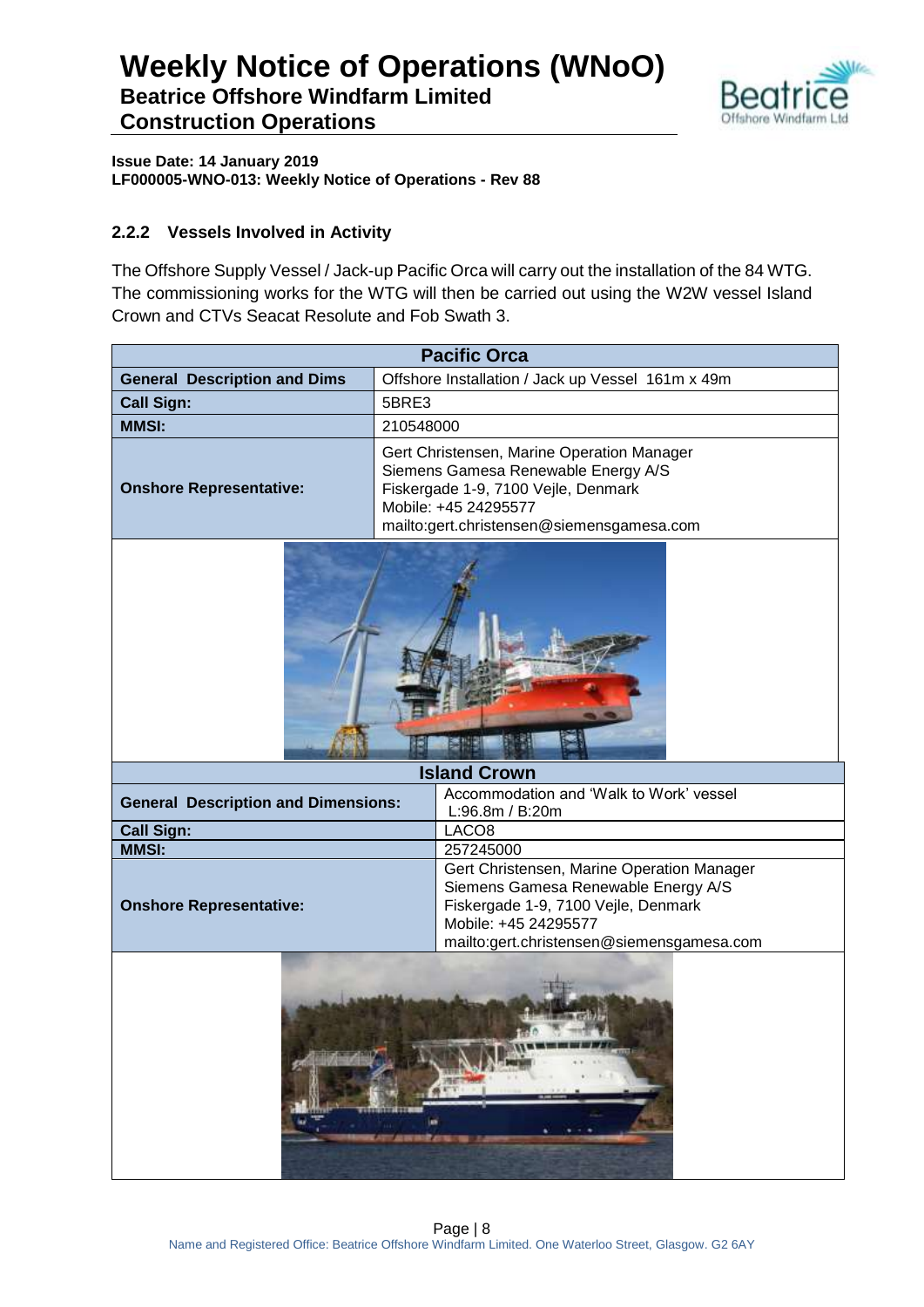

#### **Issue Date: 14 January 2019**

**LF000005-WNO-013: Weekly Notice of Operations - Rev 88**

| <b>Fob Swath 3</b>                         |                                            |  |  |
|--------------------------------------------|--------------------------------------------|--|--|
| <b>General Description and Dimensions:</b> | Crew Transfer Vessel (CTV)                 |  |  |
|                                            | L: 25m / B: 11m                            |  |  |
| <b>Call Sign:</b>                          | OUWY2                                      |  |  |
| <b>MMSI:</b><br>219460000                  |                                            |  |  |
|                                            | Gert Christensen, Marine Operation Manager |  |  |
|                                            | Siemens Gamesa Renewable Energy A/S        |  |  |
| <b>Onshore Representative:</b>             | Fiskergade 1-9, 7100 Vejle, Denmark        |  |  |
|                                            | Mobile: +45 24295577                       |  |  |
|                                            | mailto:gert.christensen@siemensgamesa.com  |  |  |



| <b>Seacat Resolute</b>                     |                                            |  |  |  |
|--------------------------------------------|--------------------------------------------|--|--|--|
| <b>General Description and Dimensions:</b> | Crew Transfer Vessel (CTV)                 |  |  |  |
|                                            | L: 25m / B: 11m                            |  |  |  |
| <b>Call Sign:</b>                          | 2FWR9                                      |  |  |  |
| <b>MMSI:</b>                               | 235094873                                  |  |  |  |
|                                            | Gert Christensen, Marine Operation Manager |  |  |  |
|                                            | Siemens Gamesa Renewable Energy A/S        |  |  |  |
| <b>Onshore Representative:</b>             | Fiskergade 1-9, 7100 Vejle, Denmark        |  |  |  |
|                                            | Mobile: +45 24295577                       |  |  |  |
|                                            |                                            |  |  |  |
| mailto:gert.christensen@siemensgamesa.com  |                                            |  |  |  |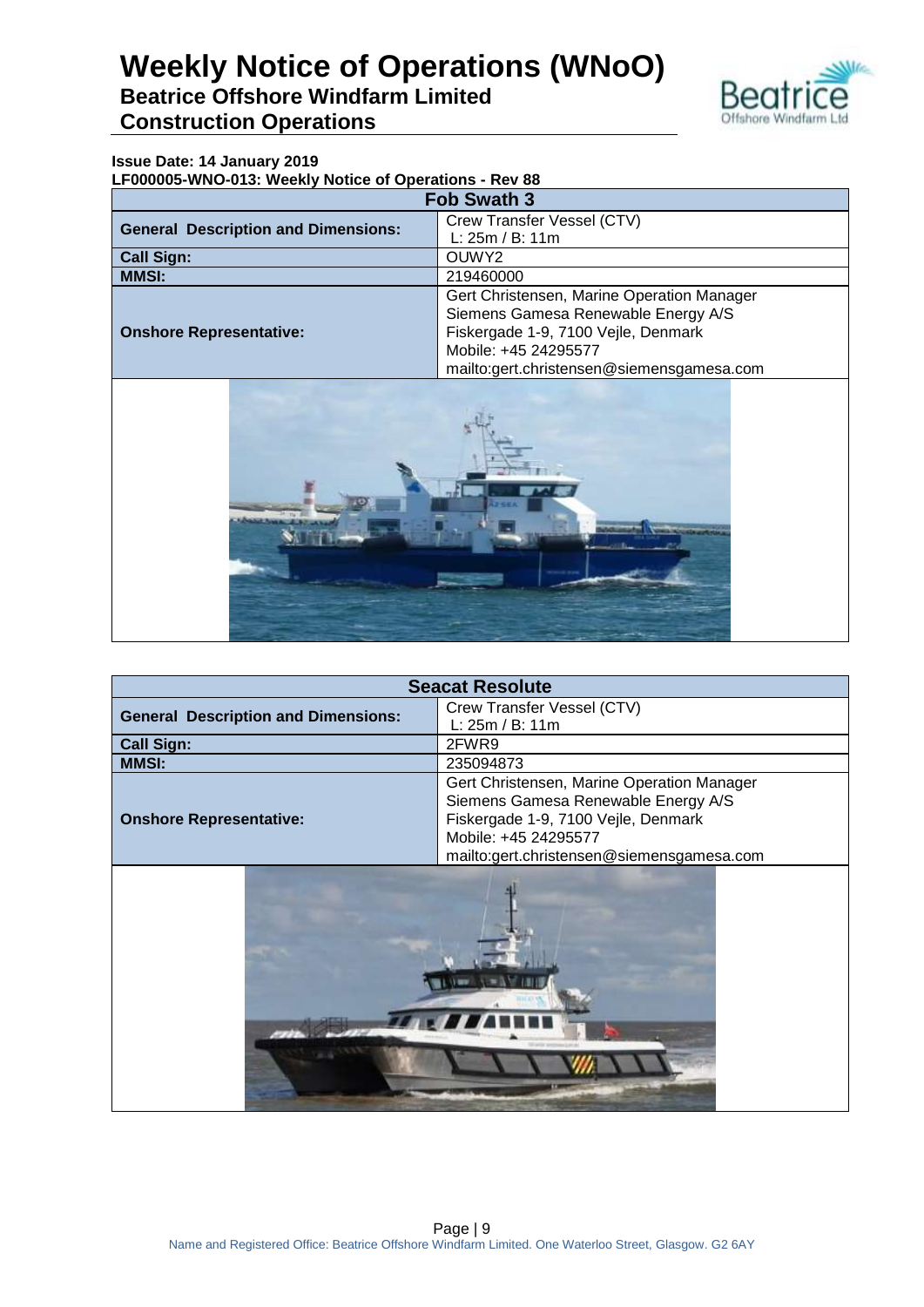

**Issue Date: 14 January 2019 LF000005-WNO-013: Weekly Notice of Operations - Rev 88**

### **2.3 Operational & Maintenance (O & M)**

The transfer of custody, from project construction to Operations and Maintenance (O & M), of the first six WTG's on the Amber String took place on 7<sup>th</sup> September 2018.

Gold, Blue, Lime, Cyan & Maroon Strings are now also under O & M custody.



#### **Fig. 8 Custody of Assets Chart**

Siemens Gamesa Renewable Energy (SGRE) has taken over operational control of the scheduled maintenance and troubleshooting of the WTGs on the assets now under their custody.

To assist them in this regard they have engaged the CTV Seacat Mischief and an Airbus Helicopter H145 aircraft operated by the German company WIKING Helikopter Service GmbH.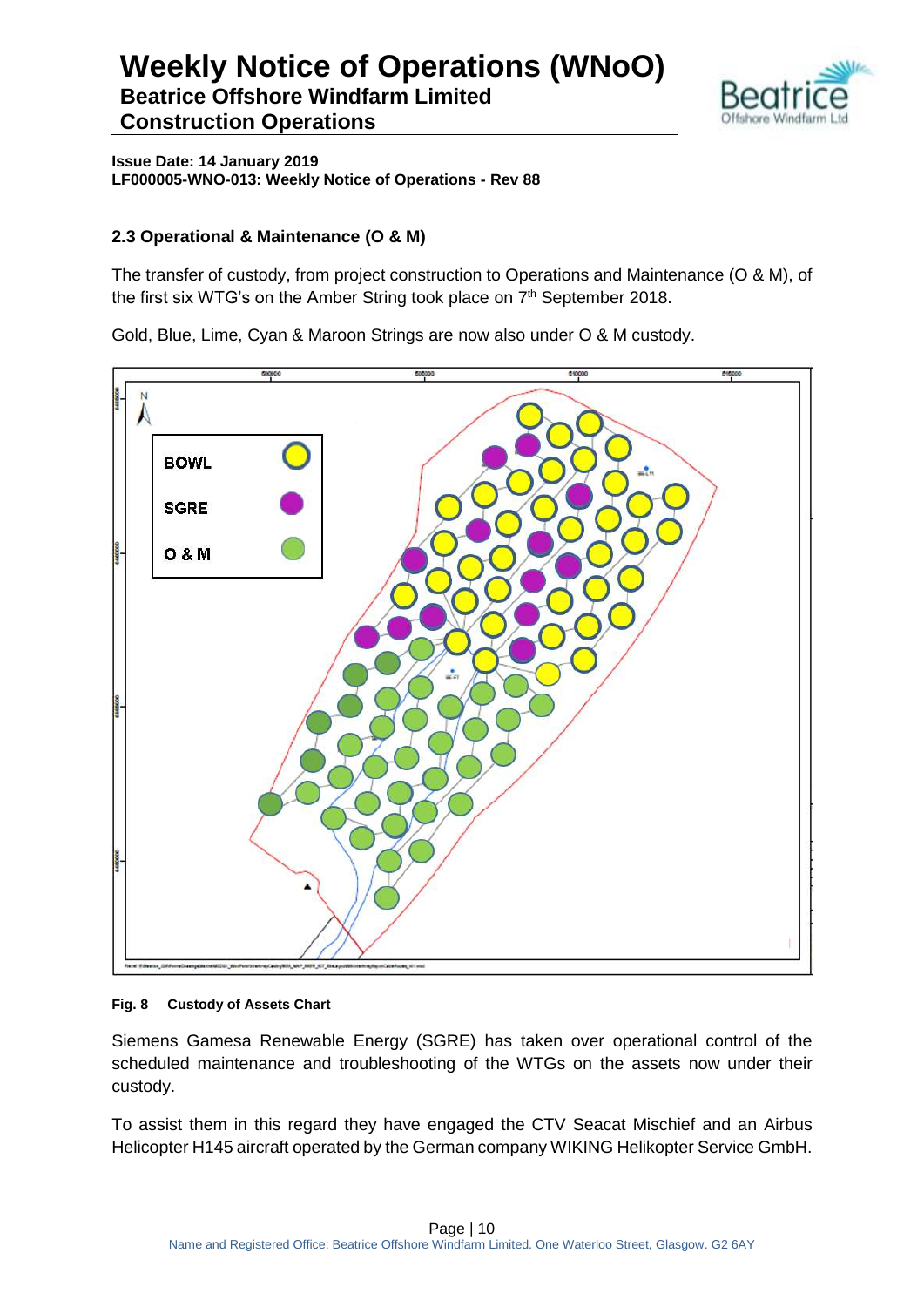

#### **Issue Date: 14 January 2019 LF000005-WNO-013: Weekly Notice of Operations - Rev 88**

The helicopter is based in a temporary hanger at Wick airport and will be used to transport suitably qualified SGRE technicians to work on the turbines when conditions to transfer by CTV are exceeded, but flying conditions are within limits. The technicians will be transferred to and from the nacelle by heli-hoist.

### **2.3.1 Vessel & Aircraft Engaged in Activity**

| <b>Seacat Mischief</b>                     |                                                         |  |  |  |  |  |
|--------------------------------------------|---------------------------------------------------------|--|--|--|--|--|
| <b>General Description and Dimensions:</b> | Crew Transfer Vessel (CTV)                              |  |  |  |  |  |
|                                            | L: 24m / B: 8m                                          |  |  |  |  |  |
| <b>Call Sign:</b>                          | 2IXU5                                                   |  |  |  |  |  |
| <b>MMSI:</b>                               | 235113651                                               |  |  |  |  |  |
|                                            | <b>Martin Baker</b>                                     |  |  |  |  |  |
|                                            | <b>Offshore Service Manager</b>                         |  |  |  |  |  |
| <b>Onshore Representative:</b>             | Beatrice Offshore Windfarm Ltd                          |  |  |  |  |  |
|                                            | +44 7921 836268                                         |  |  |  |  |  |
|                                            | Martin.baker@siemensgamesa.com                          |  |  |  |  |  |
|                                            |                                                         |  |  |  |  |  |
|                                            | <b>Wiking Helicopter H145</b>                           |  |  |  |  |  |
|                                            | Airbus H145. Twin-engine, multi-purpose helicopter. LOA |  |  |  |  |  |
| <b>General Description and Dimensions:</b> | 13.63 x 3.29 x 4.00m                                    |  |  |  |  |  |
|                                            | Rotor diameter 11.0m                                    |  |  |  |  |  |
| <b>Call Sign:</b>                          | WHS2AF "Wiking Alpha Foxtrot"                           |  |  |  |  |  |
|                                            | <b>Martin Baker</b>                                     |  |  |  |  |  |
|                                            | <b>Offshore Service Manager</b>                         |  |  |  |  |  |
| <b>Onshore Representative:</b>             | Beatrice Offshore Windfarm Ltd                          |  |  |  |  |  |
|                                            | +44 7921 836268                                         |  |  |  |  |  |
|                                            | Martin.baker@siemensgamesa.com                          |  |  |  |  |  |
|                                            |                                                         |  |  |  |  |  |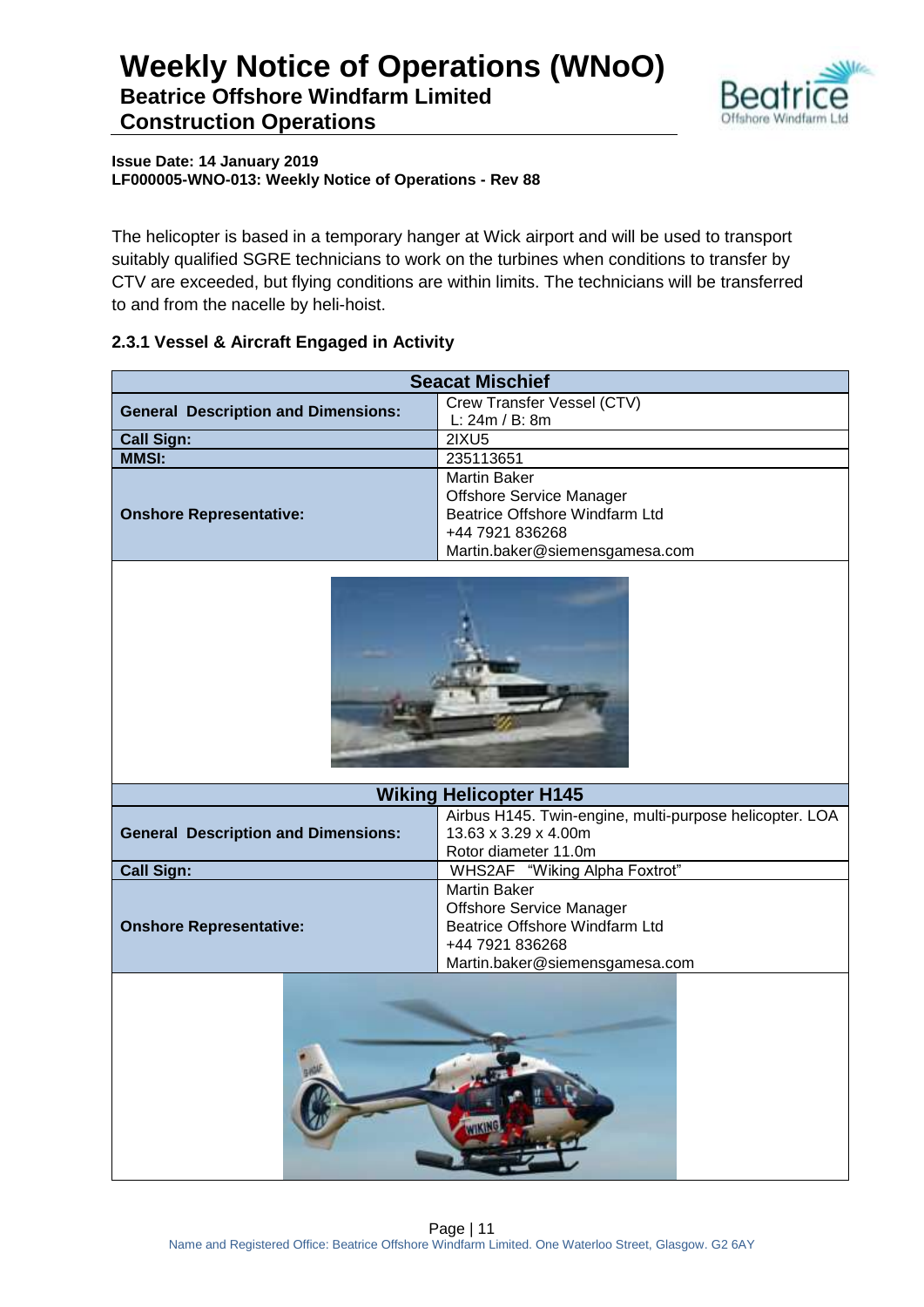

**Issue Date: 14 January 2019 LF000005-WNO-013: Weekly Notice of Operations - Rev 88**

### **2.4 Scientific Equipment**

The following table shows the locations of the University of Aberdeen's scientific moorings which are located within the construction site.

| <b>Name</b> | As laid coordinates<br>(WGS84 datum) |                | <b>Characteristics</b>       |
|-------------|--------------------------------------|----------------|------------------------------|
| 160         | 002° 49.931'W<br>58° 17.648'N        |                | Subsurface with transponder  |
| 161         | 58° 13.000' N<br>002° 56.011' W      |                | Subsurface with transponder. |
| 162         | 58° 18.176' N                        | 002° 54.124' W | Subsurface with transponder. |
| 164         | 58° 12.817' N                        | 002° 51.694' W | Subsurface with transponder  |

The moorings support sound recording equipment and acoustic loggers that record echolocation clicks of dolphins and porpoises (see images as the foot of this notice) Subsurface moorings fitted with acoustic releases extend no more than three metres vertically from the seabed. Subsurface moorings without acoustic releases extend no more than two metres vertically from the seabed.

A Notice to Mariners will be issued when the moorings are permanently discontinued.

For information and enquiries please contact:

Tim Candido- Barton, Lighthouse Field Station, University of Aberdeen, George Street, Cromarty, Ross-shire, IV11 8YL. Tel: +44 (0)1381 600548. [t.r.barton@abdn.ac.uk](mailto:t.r.barton@abdn.ac.uk)





Acoustic logger  $(600 \times 95 \text{mm})$ 

Sound Recorder  $(900 \times 170$ mm)



Sound recorder  $(200 \times 60$ mm $)$ 

**Fig. 9 Examples of equipment which the above moorings support**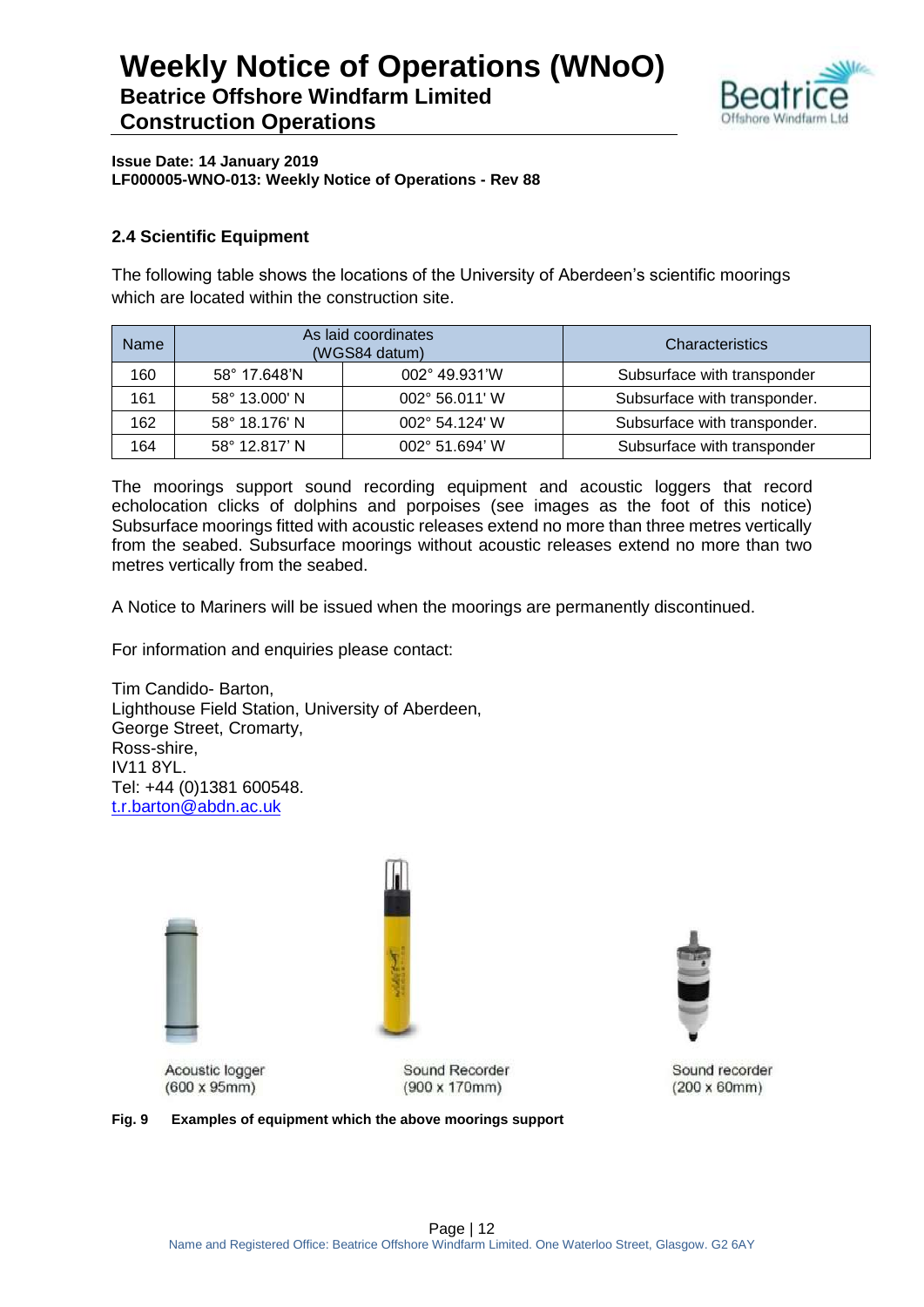

**Issue Date: 14 January 2019 LF000005-WNO-013: Weekly Notice of Operations - Rev 88**



**Fig. 10 Scientific equipment locations (remaining locations in red)**

### **3. General Safety Advice**

All vessels engaged in the activity will exhibit appropriate lights and shapes prescribed by the International Regulations for Preventing Collisions at Sea; relative to their operations. All vessels engaged in the activity will also transmit an Automatic Identification System (AIS) message.

The Secretary of State has authorised the use of the following safety zones as per Notice to Mariners LF000005-NTM-004.

- 1. 500 metres radius around each wind turbine, offshore transformer module and / or their substructures and foundations comprising the Beatrice Offshore Wind Farm whilst work is being performed as indicated by the presence of construction vessels.
- 2. 50 metres radius around each wind turbine, offshore transformer module and / or their substructure and foundations installed but waiting to be commissioned as part of the Beatrice Offshore Wind Farm.

ALL VESSELS ARE REQUESTED to give all construction and support vessels a wide berth.

MARINERS ARE REMINDED to navigate with caution and keep continued watch on VHF Ch. 70 / 16 when navigating the area.

The Chart shown on page 19 below, shows the indicative transit routes and site entry gates for vessels entering the construction site from either the port of Wick (North) and Cromarty / Nigg (South) to avoid the highest density areas of static fishing gear.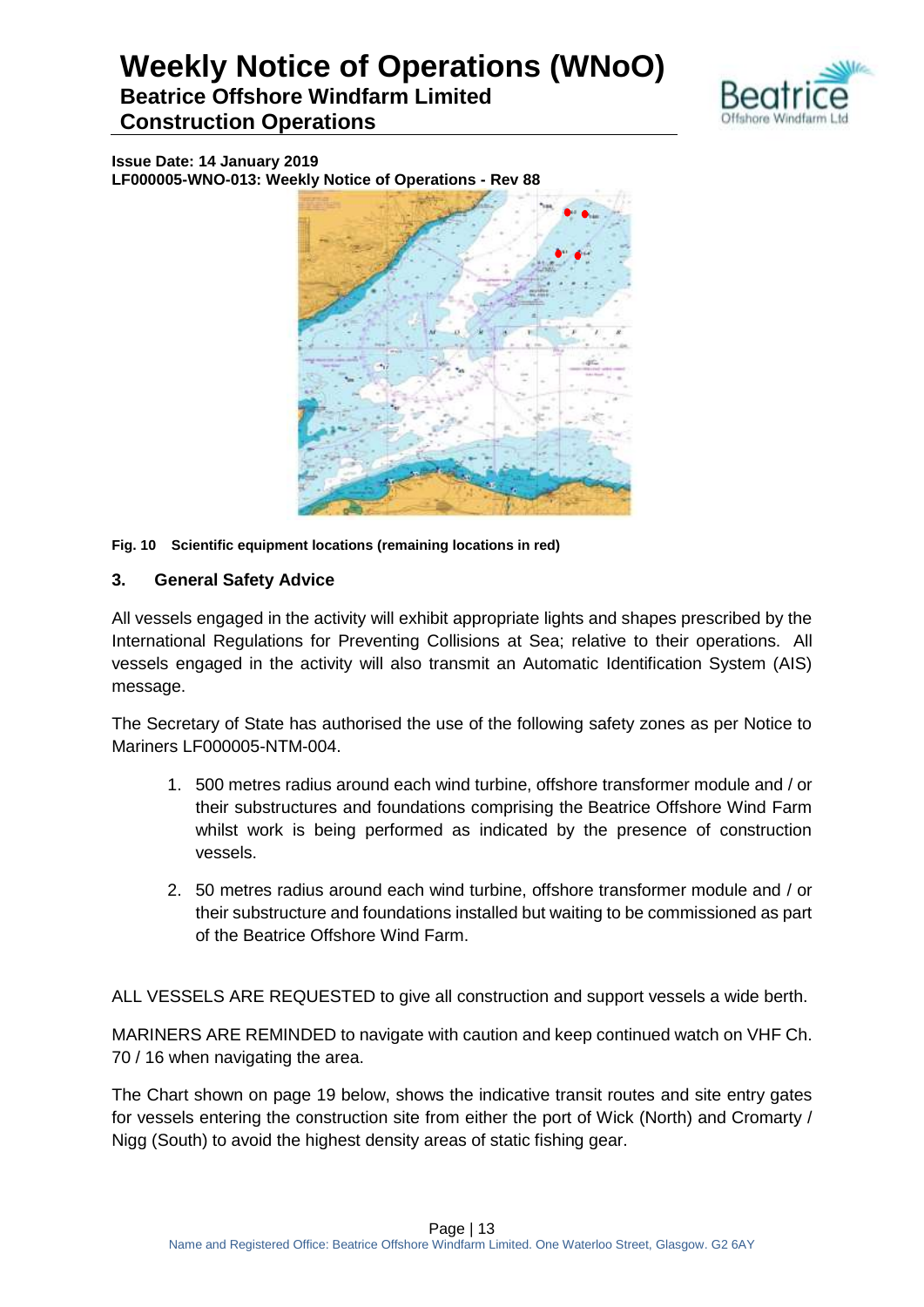

**Issue Date: 14 January 2019 LF000005-WNO-013: Weekly Notice of Operations - Rev 88**

### **4. Safety Zone Monitoring**

Dedicated guard vessels have been utilised during all key construction activities on site, however now that the most vulnerable operations are complete, the guard duties covering the monitoring of Safety Zones, have been re-assigned to the Marine Coordination Centre (MCC) and other on-site vessels. The following conditions apply to ensure continuous monitoring during the remaining construction phase:

- Marine coordination undertaken in Wick from the established MCC, including 24-hour site monitoring via AIS and radar (both OTMs are fitted with AIS, X-band RADAR and marine VHF radios, including Digital Selective Calling (DSC));
- 500m safety zones around any structure where active construction work is ongoing (as denoted by the presence of a construction vessel);
- 50m safety zones around any finished structure up until the point of commissioning;
- All jackets have appropriate temporary or permanent lighting in operation;
- All jackets (both pre-and post-turbine installation) are marked with yellow paint as required;
- The agreed cardinal marks and special marks remain in place and will continue to be in place until the NLB are satisfied that final operational lighting and marking has been commissioned;
- The cardinal marks are broadcasting via AIS;
- Continued compliance with the BOWL Navigational Safety Plan
- The wind farm is marked on the appropriately scaled Admiralty Chart;
- Weekly notices of operations and notices to mariners will continue to be issued, and notices will be submitted via Kingfisher bulletins where appropriate.

### **5. Fisheries Liaison**

Fisheries liaison associated with the activity will be co-ordinated by Brown and May Marine. For any commercial fishery queries please contact:

Jen Miller Tel + 44 (0)1379 872144 Mobile +44 (0)7519 106002 [jen.miller@brownmay.com](mailto:jen.miller@brownmay.com)

All vessels are to be aware that there has been increased fishing activity close to the BOWL site and vessels may encounter static fishing gear whilst transiting to and from the site. Vessels sheltering to the South and West of the site should pay particular attention and keep a sharp lookout for such static fishing gear. Vessels are reminded that there are recommended transit routes to site, which should help avoid the areas of known fishing activity. (See chart Page 19)

### **6. Distribution List**

The distribution of this notice is as per email recipient's header. A central list of recipients is maintained by the Marine Coordinator. If you are not the appropriate recipient of these notices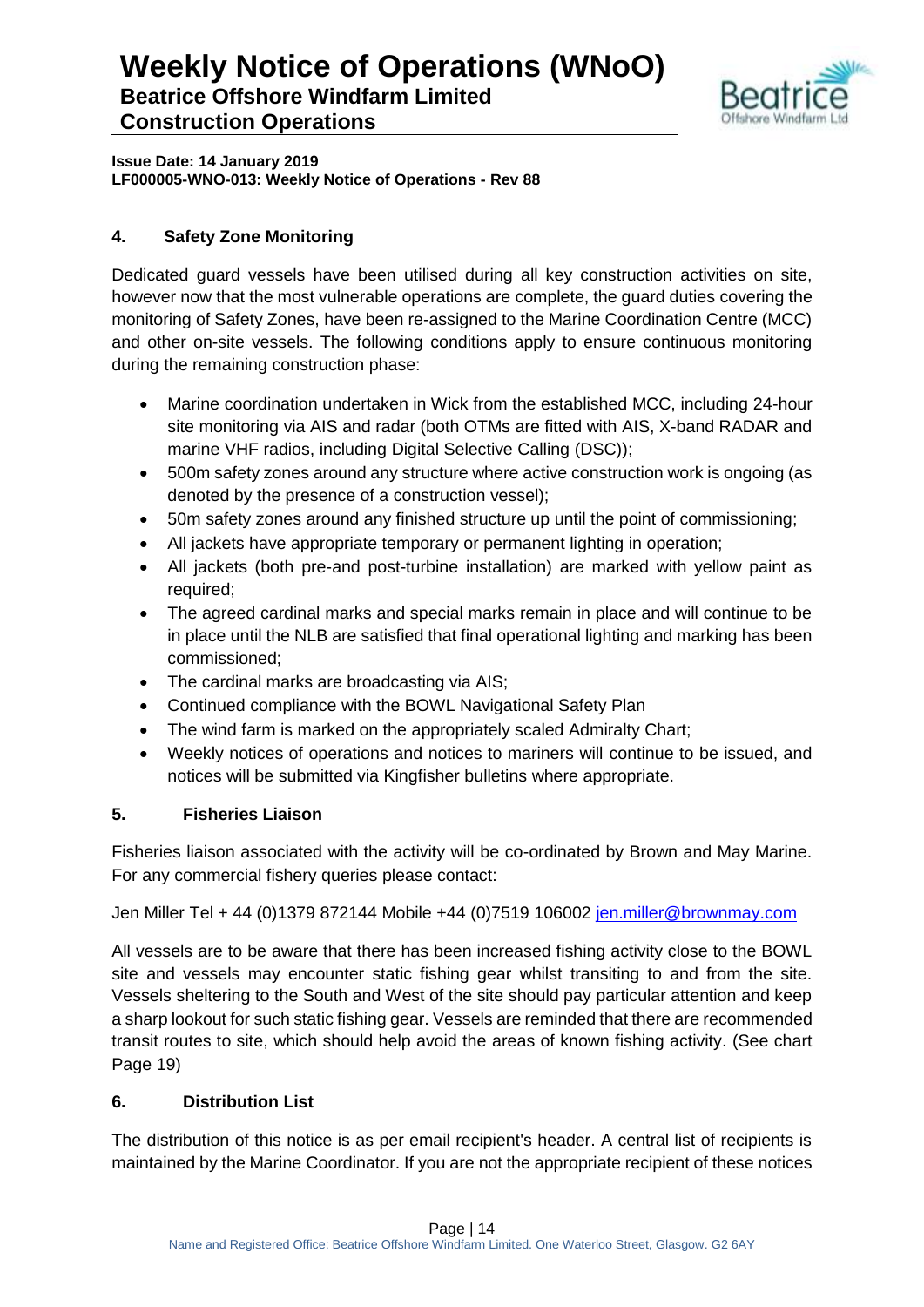

#### **Issue Date: 14 January 2019 LF000005-WNO-013: Weekly Notice of Operations - Rev 88**

or do not wish to receive the notices in the future, please contact us at the address included in Section 1 of this notice.

### **7. Website**

The official website of Beatrice Offshore Windfarm Limited can be found at:

**[https://www.beatricewind.com](https://www.beatricewind.com/)**

This contains all Notices to Mariners (NtM) published by BOWL and all Weekly Notices of Operations, together with a large amount of general information about the Project.

There is also a Twitter feed at [https://twitter.com/beatricewind.](https://twitter.com/beatricewind)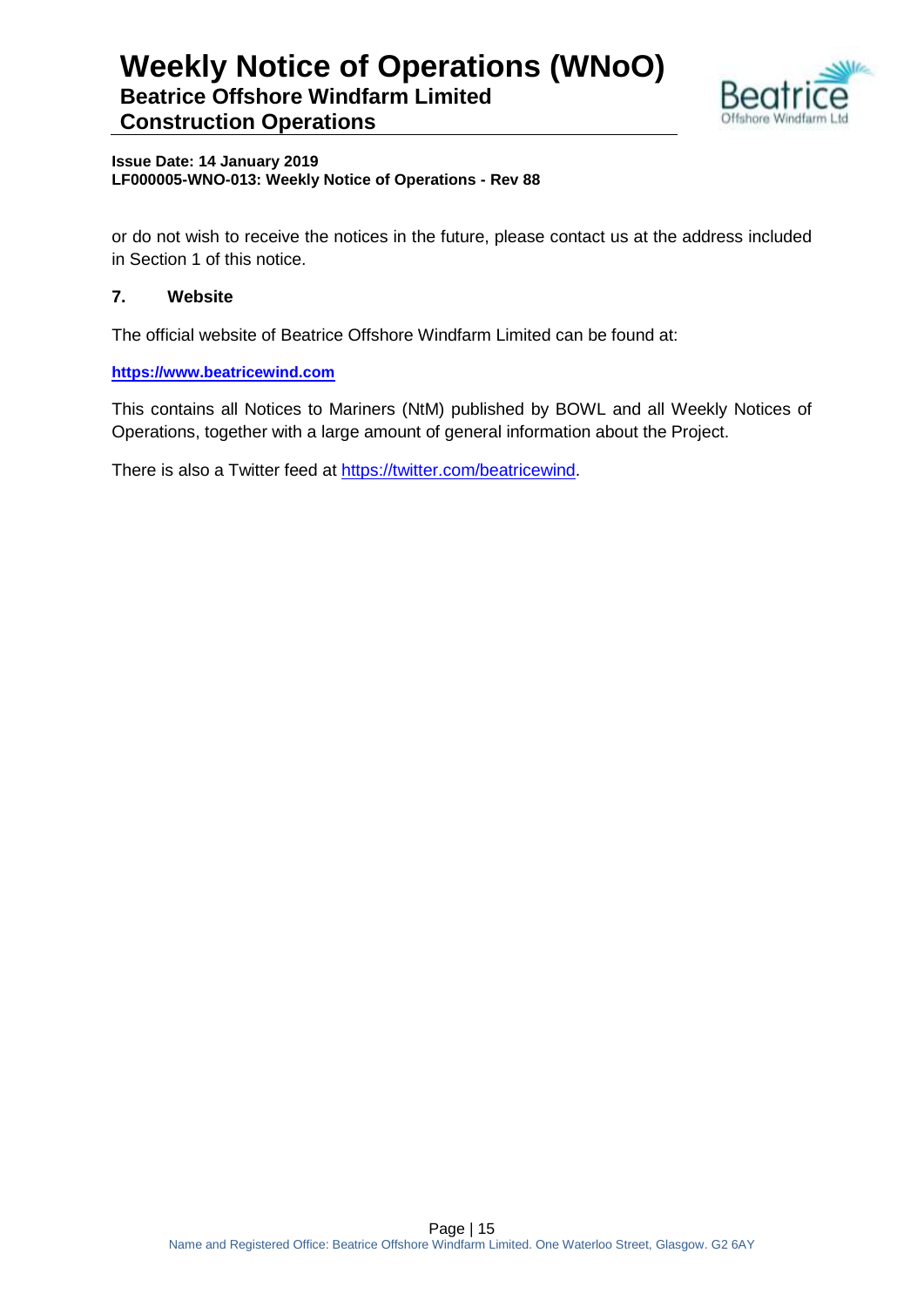# **Weekly Notice of Operations (WNoO)**

### **Beatrice Offshore Windfarm Limited Construction Operations**



**Issue Date: 14 January 2019 LF000005-WNO-013: Weekly Notice of Operations - Rev 88**



Page | 16 Name and Registered Office: Beatrice Offshore Windfarm Limited. One Waterloo Street, Glasgow. G2 6AY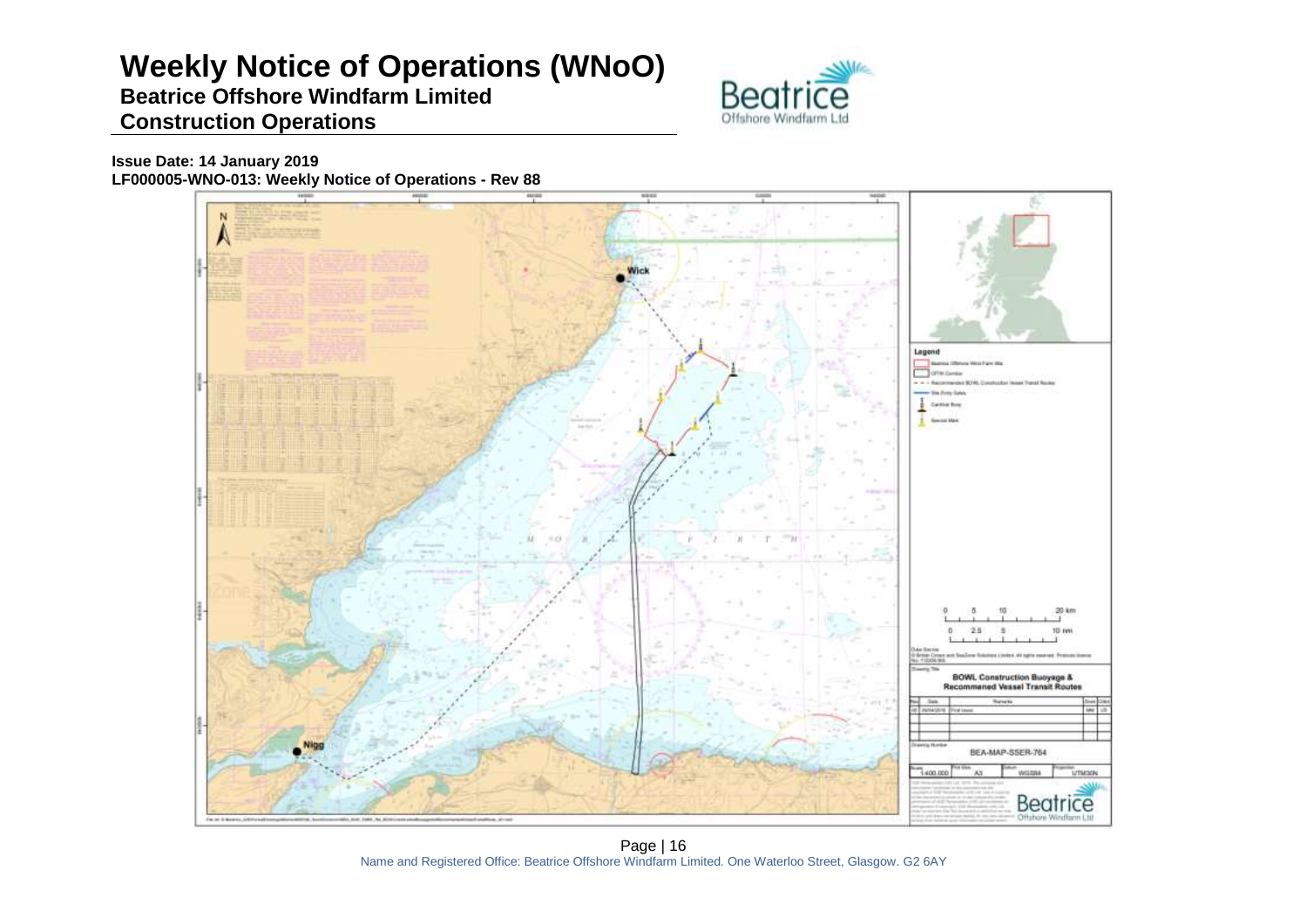# **Weekly Notice of Operations (WNoO)**

**Beatrice Offshore Windfarm Limited**



### **Construction Operations**

**Issue Date: 14 January 2019 LF000005-WNO-013: Weekly Notice of Operations - Rev 88**

| No Rof               | <b>Vessel Picture</b> | Vessel Name / Flag.    | Type / Function                  | Operator                                               | Contact / contact details                                                                                                                                                                                 | Call sign (MMSL)<br><b>IMO</b> | LOA (m) Beam (m)<br>Draft (m) | Date on Site                 | <b>Marine Licence</b><br>applicable |
|----------------------|-----------------------|------------------------|----------------------------------|--------------------------------------------------------|-----------------------------------------------------------------------------------------------------------------------------------------------------------------------------------------------------------|--------------------------------|-------------------------------|------------------------------|-------------------------------------|
|                      |                       | <b>Island Crown</b>    | Walk to work WTG<br>commisioning | Stälhaugen 12, 6065 Ulsteinvik,<br>Norway +47 70400000 | <b>Gert Christensen</b><br><b>Marine Operations Manager</b><br>Siemens Gamese Renewable Energy<br>Fiskergade 1-9 7100 Vejle<br>DENMARK<br>gert.christensen@siemensgamesa.com<br>$+ 4524295577$            | LACOS / 257245000              | $96 \times 20$ m              | 15.07.2018                   |                                     |
| $\mathbf{z}$         |                       | Seacat Intrepid        | Crew Transfer Vessel / CTV       | <b>Seacat Services Ltd</b>                             | Andrew Link<br>Operations Manager, Seacat Services<br>1 tri<br>2 Mariners Way, Cowes, Isle of Wight<br>+44 (0)1983 475315<br>operations@seacatservices.co.uk                                              | 2HWU6 / 235107284              | $27 \times 10 \times 1.5m$    | 25.09.2017                   | OWE & OITW                          |
| 3                    |                       | Dalby Ribble           | Crew Transfer Vessel / CTV       | <b>Seacat Services Ltd</b>                             | Andrew Link<br><b>Operations Manager, Seacat Services</b><br>l tri<br>2 Mariners Way, Cowes, Isle of Wight<br>+44 (0) 1983 475315<br>operations@seacatservices.co.uk                                      | 2IVX5 / 235113236              | 25.75 x 10.06m                | 01.07.2018                   | OWE / OFTW                          |
| $\ddot{\phantom{a}}$ | <b>TAILER</b>         | <b>Seacat Resolute</b> | Crew Transfer Vessel / CTV       | Seacat Services Ltd                                    | Gert Christensen<br><b>Marine Operations Manager</b><br>Siemens Gamesa Renewable Energy<br>Fiskergade 1-9 7100 Veile<br><b>DENMARK</b><br>gert.christensen@siemensgamesa.com<br>+ 45 242 95577            | 2FWR9 / 235094873              | medica<br>$24 \times 7m$      | teran serengan<br>30.06.2018 | OWF                                 |
| 5.                   |                       | Pacific Orca           | <b>Offshore Supply Ship</b>      | Siemens Gamesa Renewable<br>Energy (SGRE)              | <b>Gert Christensen</b><br><b>Marine Operations Manager</b><br>Siemens Gamesa Renewable Energy<br>Fiskergade 1-9 7100 Vejle<br><b>DENMARK</b><br>gert.christensen@siemensgamesa.com<br>$+ 46, 242, 95577$ | 5BRE3 / 210548000              | 161.3 x 49.02m                | 10.07.2018                   | OWF                                 |